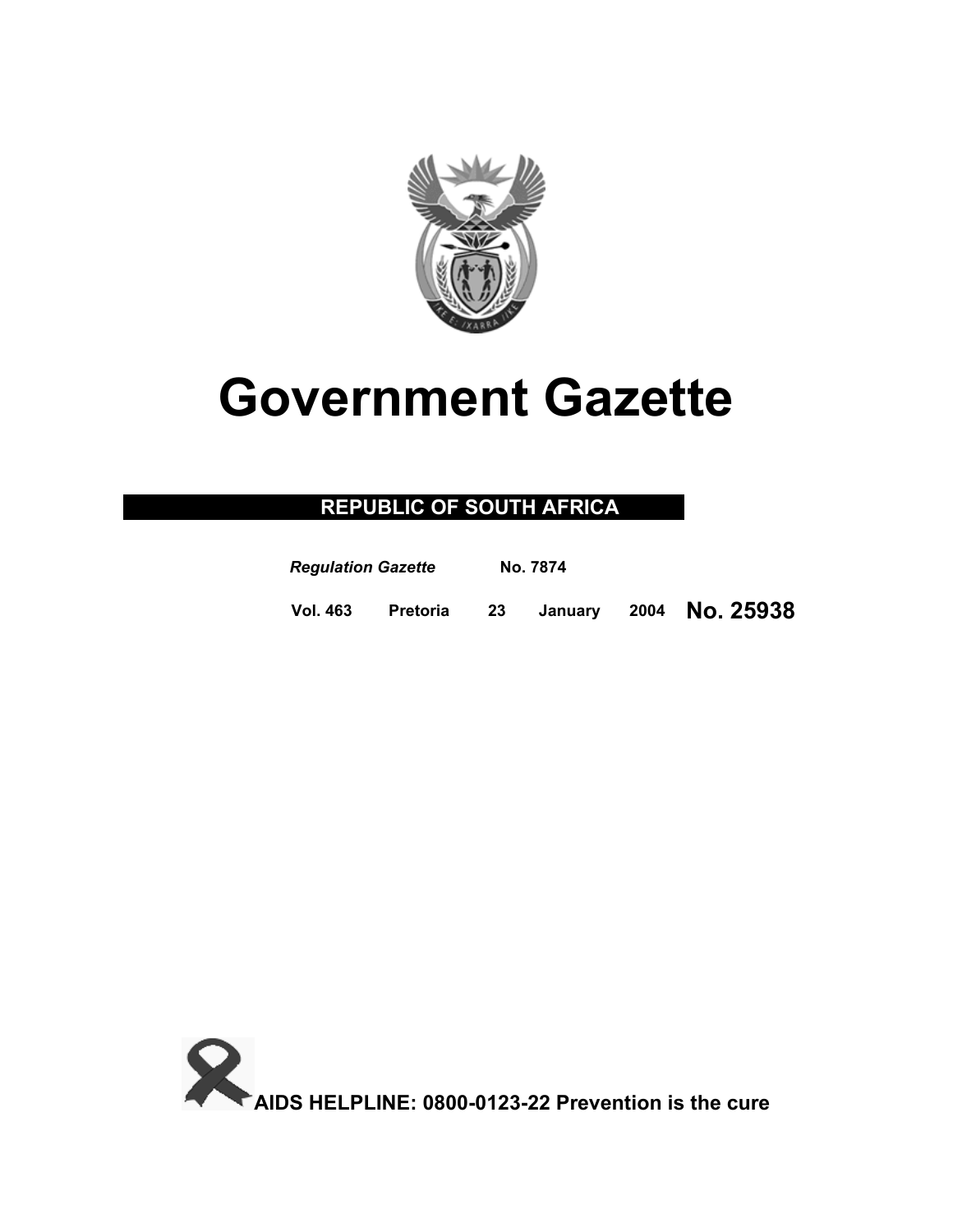# **GOVERNMENT NOTICE** GOEWERMENTSKENNISGEWING

### **DEPARTMENT OF HEALTH DEPARTEMENT VAN GESONDHEID**

**No. R. 57 23 January 2004** 

#### **HEALTH PROFESSIONS ACT, 1974 (ACT NO.** *56* **OF 1974)**

#### **REGULATIONS RELATING TO THE REGISTRATION AND TRAINING OF INTERNS IN MEDICINE**

The Minister of Health has, in terms of section 61(1) of the Health Professions Act, 1974 (Act No. 56 of 1974), in consultation with the Health Professions Council of South Africa, made the regulations in the Schedule.

#### **SCHEDULE**

#### **1. Definitions**

In these regulations **"the Act"** means the Health Professions Act, 1974 (Act No. 56 of 1974) and any expression to which a meaning has been assigned in the Act, shall bear such meaning and unless the context otherwise indicates -

**"approved facility"** means a hospital, clinic or a health care centre which has been approved by the board for the purpose of internship training;

**"bo,ard"** means the Medical and Dental Professional Board established, in terms of section 15 of the Act, under Government Notice No. R. 75 of 16 January 1998.

#### **2. Registration as an intern in medicine**

(1) Any person who holds a qualification prescribed in the regulations made in terms of section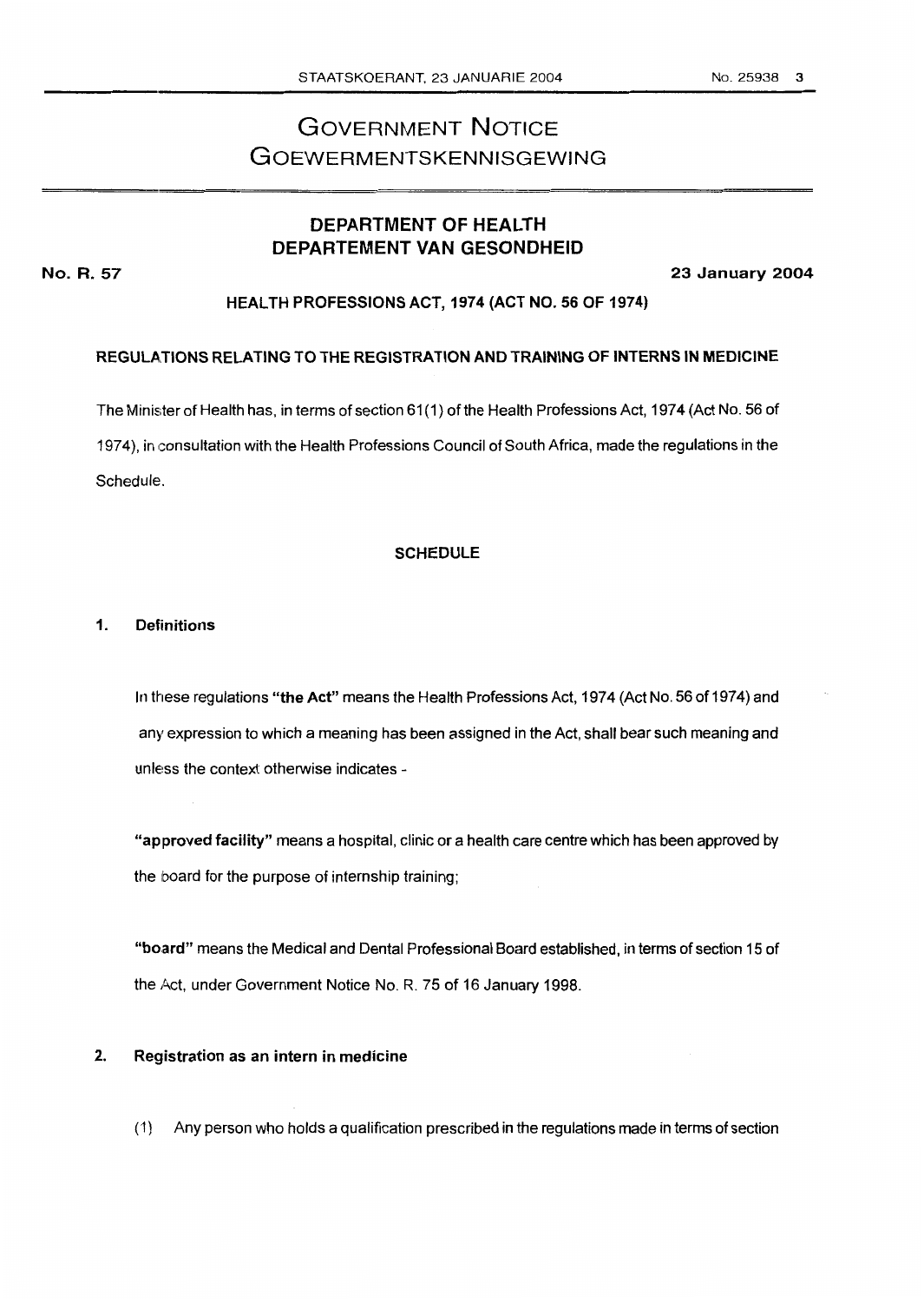the Act shall, after or in connection with obtaining such a qualification and before he or she is entitled to registration as a medical practitioner in any category of such registration, undertake training to the satisfaction ofthe board as an intern in medicine for a period and in the manner described in regulation 3, unless the board exempted him or her partially or in full from this requirement on submission of documentary evidence to the satisfaction ofthe board of internship or equivalent training undergone or experience obtained outside South Africa.

- (2) The register kept in terms of section **18** of the Act shall reflect all such information as the board may require.
- **(3)** A person referred to in subregulation **(1)** shall
	- (a) submit his or her application **to** the board in terms of section **17** of the Act for registration as an intern in medicine on an application form supplied by the board and duly completed;
	- (b) submit proof that he or she holds a qualification  $-$ 
		- (i) prescribed in the Regulations relating to the Registration of Persons **as** Geneml Practitioners and Family Physicians in Medicine made in terms of section **24** of the Ad; or
		- (ii) accepted by the board **in** terms of section 25 of the Act and has passed an examination or other evaluation determined by the board;
	- (c) submit the name of the approved facility to which he or she was allocated by the relevant heatth authority to undergo training as an intern and shall notify the board in writing in advance if he or she intends **to** change from that facility to another facility;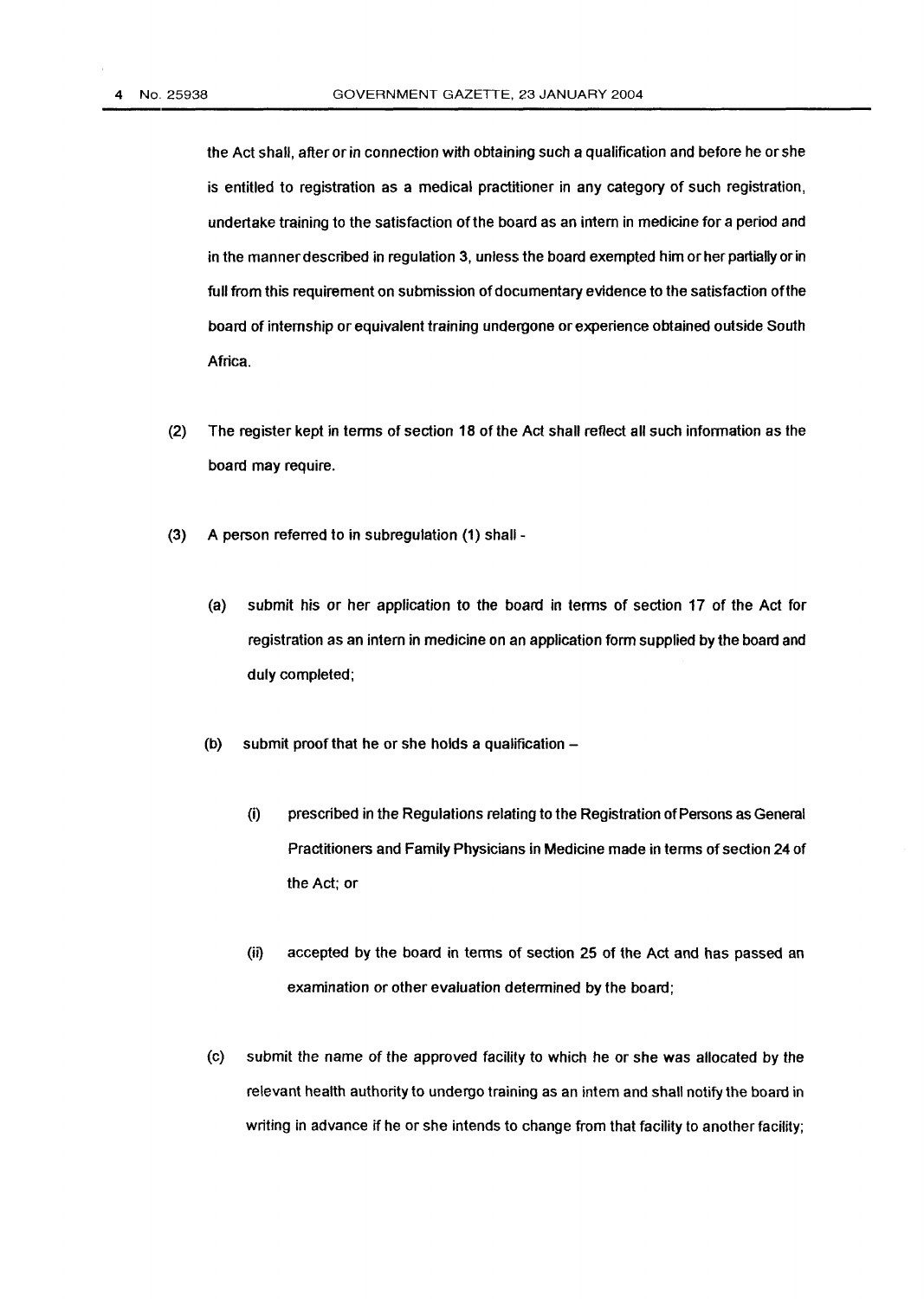and

**(d)** pay the prescribed fee.

#### **3.** Conditions **of** internship training

- **(1)** Internship training commencing before **1** July **2004** shall be of not less than twelve months' duration and, where it is broken or interrupted, it shall consist of periods which, when added together, are not less than twelve months in total, including vacation leave not exceeding one month's duration per annum, and sick leave not exceeding one month's duration and shall comply with criteria laid down by the board **from** time to time.
- *(2)* For a person who is enrolled for a five year curriculum, internship training commencing after *30* June **2004** shall be of not less than twenty four months' duration and, where it is broken or interrupted, it shall consist of periods which, when added together, are not less than twenty four months in total, including vacation leave not exceeding one month's duration per annum and sick leave not exceeding two months' duration and shall comply with criteria laid down by the board from time to time.
- (3) For a person who is enrolled for a six year curriculum, internship training commencing during the **period 1** July **2004 to** *30* June **2006** shall be of not less than twelve months' duration and, where it is broken or interrupted, it shall consists **of** periods which, when added together, are not less than twelve months in total, including vacation leave not exceeding one month's duration per annum and sick leave not exceeding two months' duration and shall comply with criteria laid down by the board from time to time.
- **(4)** Internship training commencing after **30** June **2006** shall be of not less than twenty four months' duration and, where it is broken or interrupted, it shall consist of periods which, when added together, are not less than twenty four months in total, including vacation leave not exceeding one month's duration per annum and sick leave not exceeding two months'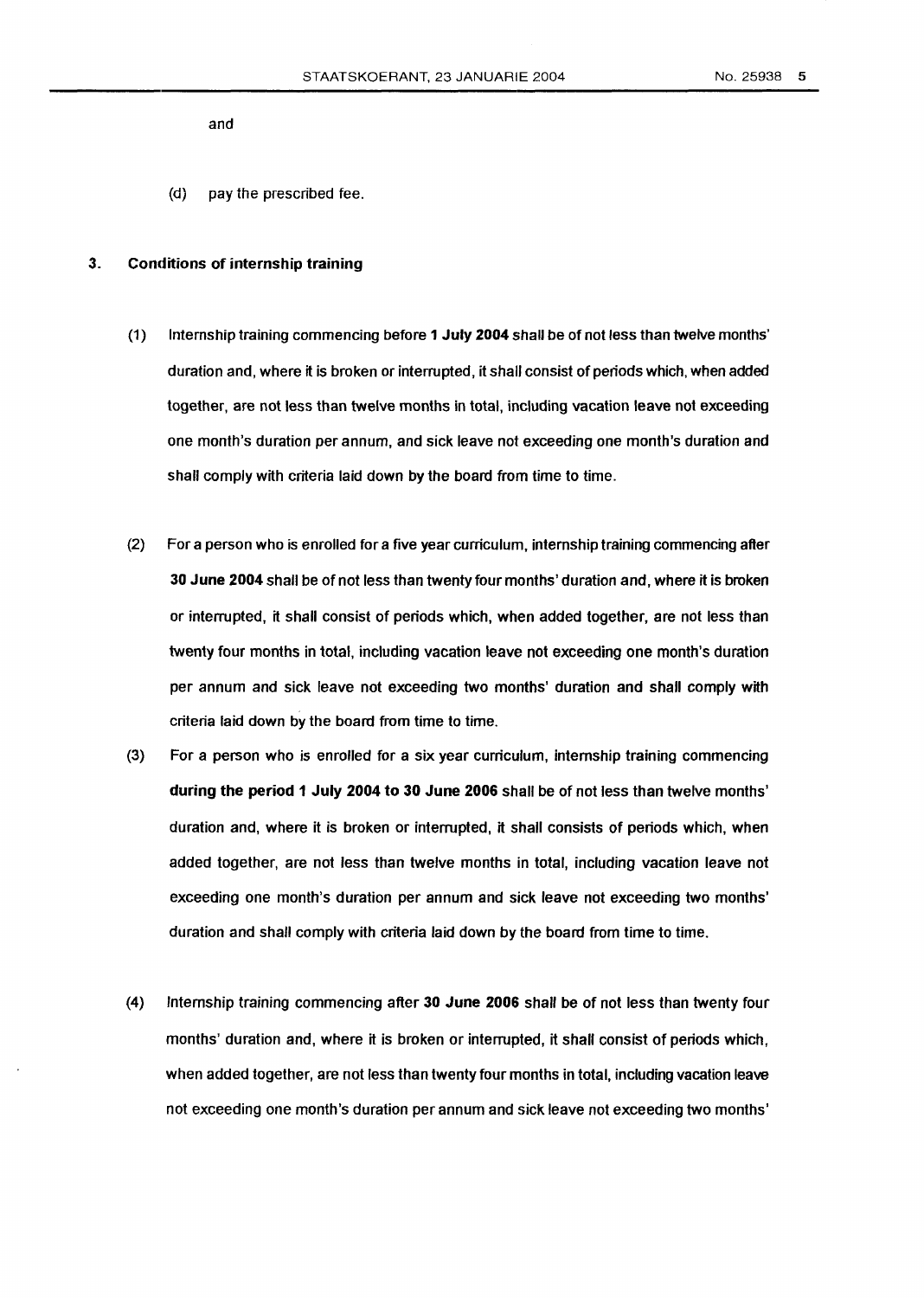duration and shall comply with criteria laid down by the board from time to time.

- $(5)$ If a break or interruption in internship training, excluding leave referred to in subregulation *(I),* (2) or **(3)** as the case may be, exceeds a period of one year, such break or interruption to be recognised as part of completed internship training.
- $(6)$ The period of twelve months of internship training referred to in subregulation **(1)** shall be completed within a period of two years from the date of having been registered in terms **of**  section 17 of the **Act** as an intern in medicine..
- The period of twenty four months ofinternship training referred **to** in subregulation (2) or (3)  $(7)$ shall be completed within a period of three years from the date of having been registered in terms of section **17** of the Act as an intern in medicine.
- $(8)$ If an intern does not complete his orher internship training within aperiod of **two** or three years, as the case may be, his or her registration in terms of section **18** of the Act shall be cancelled unless he or she provides the board with satisfactory reasons as to why **his or** her registration should not be cancelled.
- $(9)$ (a) The training shall be undertaken by an intern in a facility approved by the board.
	- (b) If a facility referred to in paragraph (a) is not available, the board may, at its discretion, accept alternative training which in the board's opinion is equivalent to training at a facility approved by the board.
	- (c) When accrediting a facility or alternative training, the board may stipulate that only a portion of an intern's training shall be undertaken thereat and the remainder shall be undertaken at another approved facility.